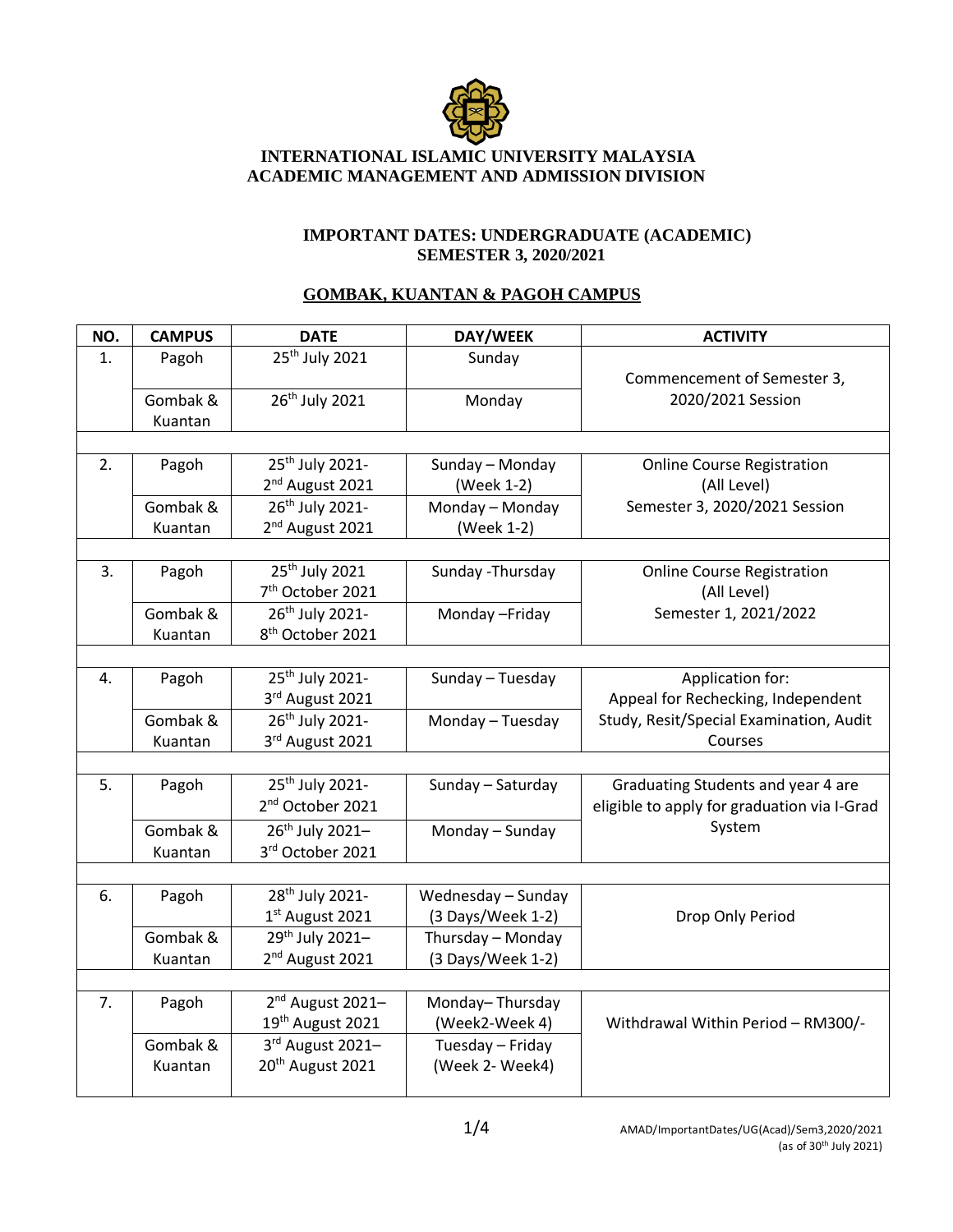| NO. | <b>CAMPUS</b> | <b>DATE</b>                    | DAY/WEEK          | <b>ACTIVITY</b>                            |
|-----|---------------|--------------------------------|-------------------|--------------------------------------------|
| 8.  | Pagoh         | 25 <sup>th</sup> July 2021-    | Sunday - Thursday |                                            |
|     |               | 5 <sup>th</sup> August 2021    | (Week 1-2)        | Dates for Re-sit/Special Examination       |
|     | Gombak &      | 26 <sup>th</sup> July 2021-    | Monday - Friday   |                                            |
|     | Kuantan       | 6 <sup>th</sup> August 2021    | (Week 1-2)        |                                            |
|     |               |                                |                   |                                            |
| 9.  | Pagoh         | 8 <sup>th</sup> August 2021-   | Sunday - Thursday | Last Week to:                              |
|     |               | 12 <sup>th</sup> August 2021   | (Week 3)          | Finalize Grade for Rechecking of Answer    |
|     | Gombak &      | 9 <sup>th</sup> August 2021-   | Monday - Friday   | Script/ Re-sit/Special Examination Result. |
|     | Kuantan       | 13 <sup>th</sup> August 2021   | (Week 3)          |                                            |
|     |               |                                |                   |                                            |
| 10. | Pagoh         | 11 <sup>th</sup> August 2021   | Wednesday         |                                            |
|     |               |                                | (Week 3)          | Generation of Preliminary Examination      |
|     | Gombak &      | 11 <sup>th</sup> August 2021   | Wednesday         | Timetable                                  |
|     | Kuantan       |                                | (Week 3)          |                                            |
|     |               |                                |                   |                                            |
| 11. | Pagoh         | 17 <sup>th</sup> August 2021   | Tuesday           |                                            |
|     |               |                                | (Week 4)          | Meeting on Issuance of Preliminary         |
|     | Gombak &      | 17 <sup>th</sup> August 2021   | Tuesday           | <b>Examination Timetable</b>               |
|     | Kuantan       |                                | (Week 4)          |                                            |
|     |               |                                |                   |                                            |
| 12. | Pagoh         | 19 <sup>th</sup> August 2021   | Thursday          | <b>Online Issuance of Preliminary</b>      |
|     |               |                                | (Week 4)          | Examination Timetable/                     |
|     | Gombak &      | 19th August 2021               | Thursday          | after 5.00 p.m via announcement            |
|     | Kuantan       |                                | (Week 4)          | (notices to kulliyyah and AMAD Website)    |
|     |               |                                |                   |                                            |
| 13. | Pagoh         | 22 <sup>nd</sup> August 2021-  | Sunday-Thursday   |                                            |
|     |               | 2 <sup>nd</sup> September 2021 | (Week 5 – Week 6) | Withdrawal After Deadline - RM500/-        |
|     | Gombak &      | 23rd August 2021-              | Monday-Friday     |                                            |
|     | Kuantan       | 3rd September 2021             | (Week 5 – Week 6) |                                            |
|     |               |                                |                   |                                            |
| 14. | Pagoh         | 23rd August 2021               | Monday            | Transfer of Students' Data from            |
|     |               |                                | (Week 5)          | Registration Module to Examination         |
|     | Gombak &      | 23rd August 2021               | Monday            | Module.                                    |
|     | Kuantan       |                                | (Week 5)          |                                            |
|     |               |                                |                   |                                            |
| 15. | Pagoh         | 26 <sup>th</sup> August 2021   | Thursday          |                                            |
|     |               |                                | (Week 5)          | Online Issuance of Final Examination       |
|     | Gombak &      | 26 <sup>th</sup> August 2021   | Thursday          | Timetable / after 5.00 pm via Student      |
|     | Kuantan       |                                | (Week 5)          | Portal/ i-Ma'luum                          |
|     |               |                                |                   |                                            |
|     |               |                                |                   |                                            |
| 16. | Pagoh         | 1 <sup>st</sup> September 2021 | Wednesday         | Meeting on Technical Preparation for       |
|     |               |                                | (Week 6)          | <b>Final Examination</b>                   |
|     | Gombak &      | 1st September 2021             | Wednesday         |                                            |
|     | Kuantan       |                                | (Week 6)          |                                            |
|     |               |                                |                   |                                            |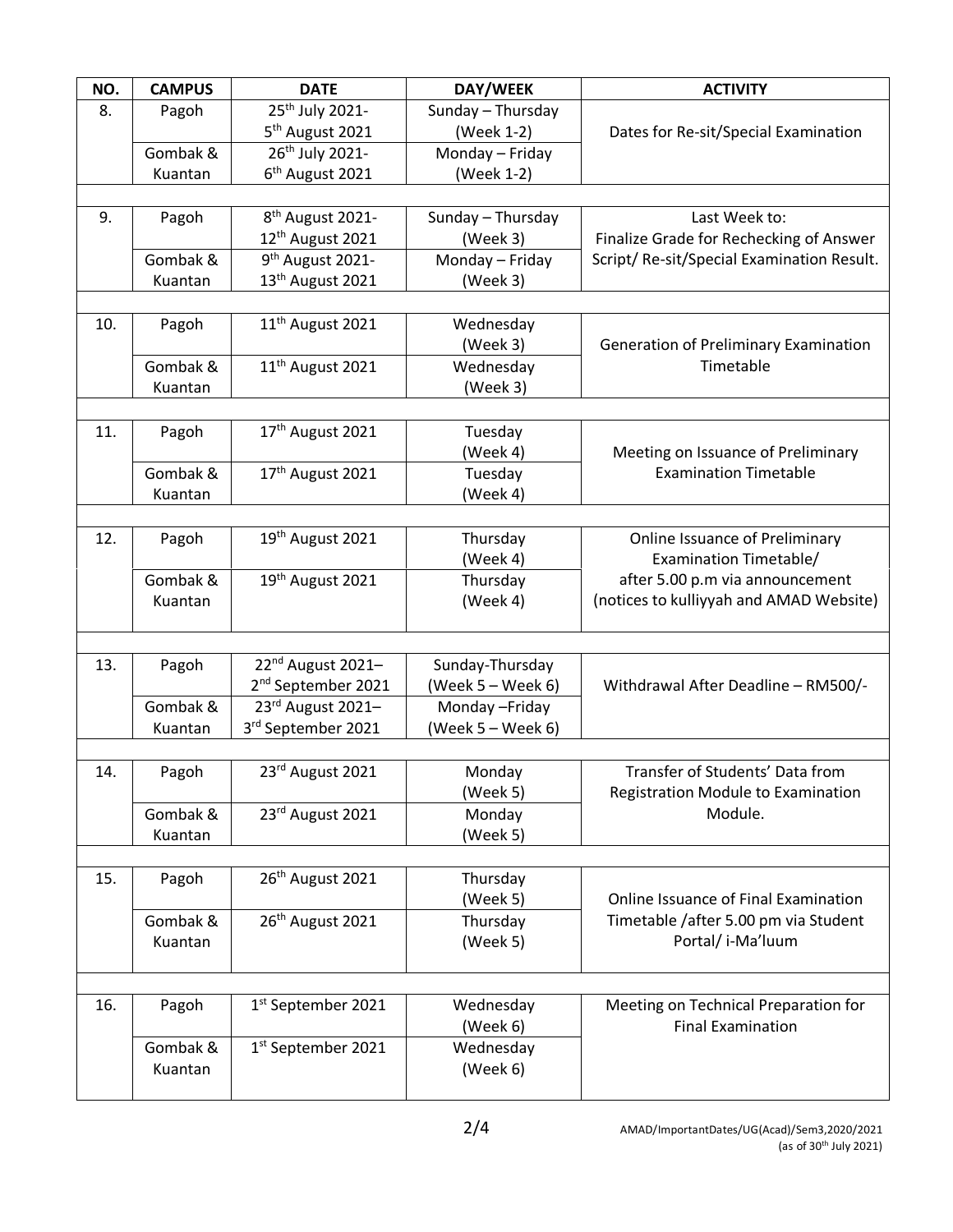| NO. | <b>CAMPUS</b> | <b>DATE</b>                                          | DAY/WEEK                            | <b>ACTIVITY</b>                                |
|-----|---------------|------------------------------------------------------|-------------------------------------|------------------------------------------------|
| 17. | Pagoh         | 1st September 2021                                   | Wednesday                           |                                                |
|     |               |                                                      | (Week 6)                            | <b>Briefing to Examination Assistants</b>      |
|     | Gombak &      | 1st September 2021                                   | Wednesday                           |                                                |
|     | Kuantan       |                                                      | (Week 6)                            |                                                |
|     |               |                                                      |                                     |                                                |
| 18. | Pagoh         | 2 <sup>nd</sup> September 2021                       | Thursday                            |                                                |
|     |               |                                                      | (Week 6)                            | Printing of Attendance Sheet                   |
|     | Gombak &      | 2 <sup>nd</sup> September 2021                       | Thursday                            | (Responsibility of Kulliyyahs)                 |
|     | Kuantan       |                                                      | $((\text{Week } 6))$                |                                                |
|     |               | 2 <sup>nd</sup> September 2021                       |                                     |                                                |
| 19. | Pagoh         |                                                      | Thursday<br>(Week 6)                | Issuance of Invigilators' Letters              |
|     | Gombak &      | 2 <sup>nd</sup> September 2021                       | Thursday                            | (Responsibility of Kulliyyahs)                 |
|     | Kuantan       |                                                      | (Week 6)                            |                                                |
|     |               |                                                      |                                     |                                                |
| 20. | Pagoh         | 3rd September 2021                                   | Friday                              |                                                |
|     |               |                                                      | (Week 6)                            | Online Issuance of Examination Slip to         |
|     |               |                                                      |                                     | Students/after 5.00 p.m                        |
|     | Gombak &      | 3rd September 2021                                   | Friday                              | (barred students to re-print examination       |
|     | Kuantan       |                                                      | (Week 6)                            | slip beginning 11 <sup>th</sup> September 2021 |
|     |               |                                                      |                                     | onwards)                                       |
|     |               |                                                      |                                     |                                                |
|     |               |                                                      |                                     |                                                |
| 21. | Pagoh         | 9 <sup>th</sup> September 2021                       | Thursday                            |                                                |
|     |               |                                                      | (Week 7)                            | <b>Deadline for Barring</b>                    |
|     | Gombak &      | 10 <sup>th</sup> September 2021                      | Friday                              | (Last Day of Class)                            |
|     | Kuantan       |                                                      | (Week 7)                            |                                                |
| 22. | Pagoh         | 10 <sup>th</sup> September 2021-                     | Friday-Sunday                       |                                                |
|     |               | 12 <sup>th</sup> September 2021                      | (Week 7)                            | <b>Revision Period</b>                         |
|     |               |                                                      |                                     |                                                |
|     | Gombak &      | 11 <sup>th</sup> September 2021-                     | Saturday-Sunday                     |                                                |
|     | Kuantan       | 12 <sup>th</sup> September 2021                      | (Week 7)                            |                                                |
|     |               |                                                      |                                     |                                                |
|     |               |                                                      |                                     |                                                |
| 23. | Pagoh         | 13 <sup>th</sup> September 2021-                     | Monday - Saturday                   |                                                |
|     |               | 18 <sup>th</sup> September 2021                      | (Week 8)                            | <b>Final Examination</b>                       |
|     |               |                                                      |                                     |                                                |
|     | Gombak &      | 13 <sup>th</sup> September 2021-                     | Monday - Saturday                   |                                                |
|     | Kuantan       | 18 <sup>th</sup> September 2021                      | (Week 8)                            |                                                |
|     |               |                                                      |                                     |                                                |
|     |               |                                                      |                                     |                                                |
| 24. | Pagoh         | 19th September 2021-<br>2 <sup>nd</sup> October 2021 | Sunday - Saturday                   |                                                |
|     | Gombak &      | 19th September 2021-                                 | (Week 9-Week 10)<br>Sunday - Sunday | <b>Inter Semester Vacation</b>                 |
|     | Kuantan       | 3rd October 2021                                     | (Week 9-Week 10)                    |                                                |
|     |               |                                                      |                                     |                                                |
|     |               |                                                      |                                     |                                                |